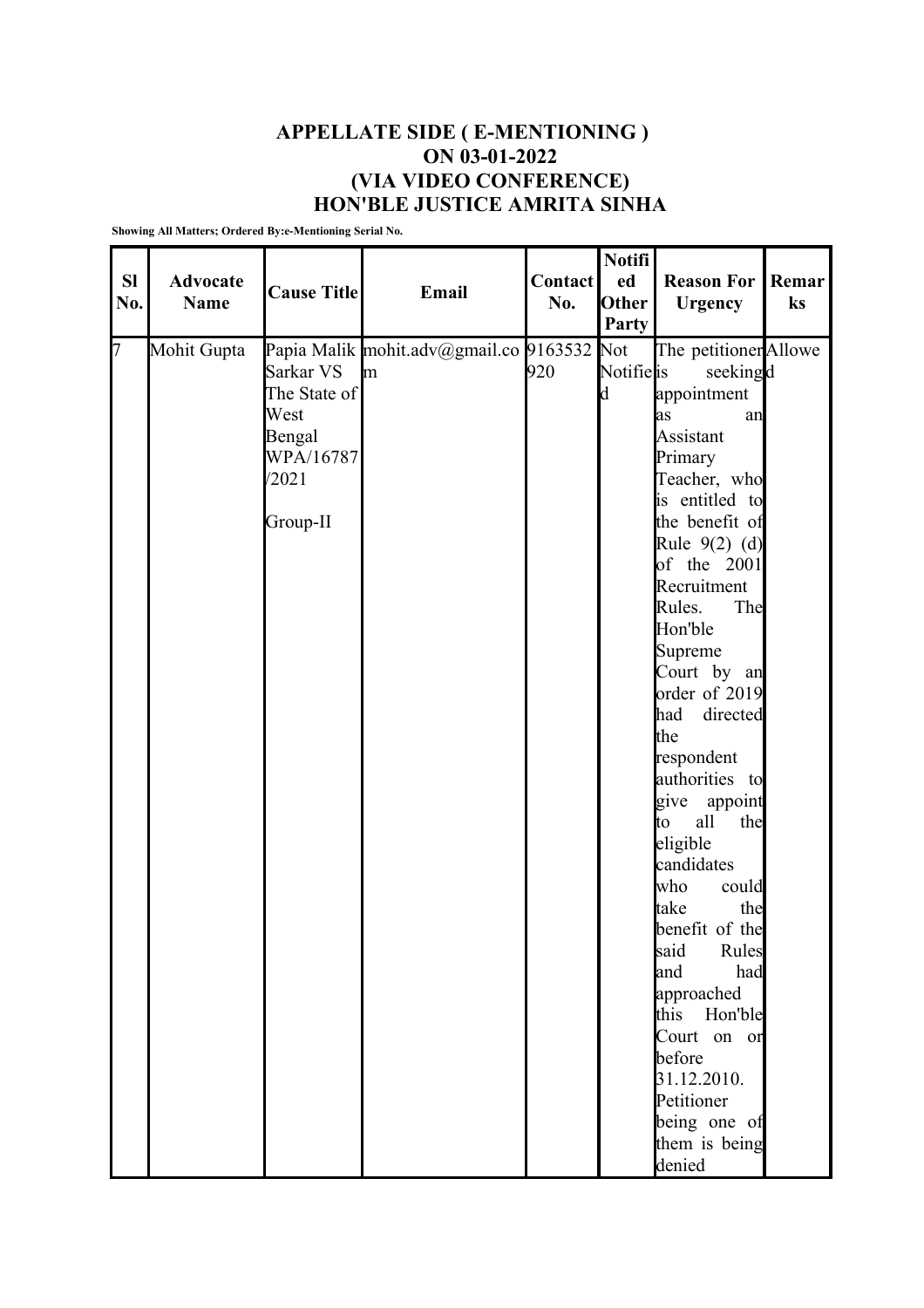| <b>Sl</b><br>No. | <b>Advocate</b><br><b>Name</b>  | <b>Cause Title</b>                                                                            | Email                                                     | <b>Contact</b><br>No. | <b>Notifi</b><br>ed<br><b>Other</b><br>Party | <b>Reason For</b><br><b>Urgency</b>                                                                             | Remar<br>ks   |
|------------------|---------------------------------|-----------------------------------------------------------------------------------------------|-----------------------------------------------------------|-----------------------|----------------------------------------------|-----------------------------------------------------------------------------------------------------------------|---------------|
|                  |                                 |                                                                                               |                                                           |                       |                                              | appointment.                                                                                                    |               |
| 11               | sahoo                           | Urmi saha<br>&others VS<br>State of<br>WPA/2718/ 1.com<br>2021<br>Group-II                    | Kapil Chandra West bengal kapil96.sahoo@gmai 9836134 d on | 360                   | Notifiein<br>2021                            | Petitioners are<br><b>TET</b><br>qualified<br>31-12-2014. But theyd<br>are not call<br>for interview.           | in Allowe     |
| 12               | Kapil Chandra<br>sahoo          | Khalida<br>Aktar Banu<br>& ors VS<br>State of<br>West bengal<br>WPA/2459/<br>2021<br>Group-II | kapil96.sahoo@gmai 9836134 d on<br>1.com                  | 360                   | Notifiein<br>2021                            | Petitioner are<br><b>TET</b><br>qualified. But Allowe<br>$31-12$ -they are<br>notd<br>call<br>for<br>interview  |               |
| 13               | sahoo                           | Shuktara<br>khatun VS<br>State of<br>WPA/2624/ 1.com<br>2021<br>Group-II                      | Kapil Chandra West bengal kapil96.sahoo@gmai 9836134 d on | 360                   | Notifiein<br>2021                            | Petitioners are<br><b>TET</b><br>qualified<br>31-12-2014. They<br>are not call<br>for interview.                | inAllowe<br>d |
| 14               | sahoo                           | Jayanta<br>kumar Roy<br>VS State of<br>WPA/3063/ 1.com<br>2021<br>Group-II                    | Kapil Chandra West bengal kapil96.sahoo@gmai 9836134      | 360                   | Notifiein<br>d on<br>2021                    | Petitioners are<br><b>TET</b><br>qualified<br>31-12-2014. But theyd<br>are not call<br>for interview            | in Allowe     |
| 15               | sahoo                           | Jayanta<br>Thokdar VS<br>State of<br>WPA/2831/ 1.com<br>2021<br>Group-II                      | Kapil Chandra West bengal kapil96.sahoo@gmai 9836134      | 360                   | Notifie<br>d on<br>$31 - 12 -$<br>2021       | Petitioners are<br><b>TET</b><br>ın<br>qualified<br>2014. They<br>not<br>call<br>are<br>for<br>1n<br>interview. | in Allowe     |
| 16               | Kapil Chandra Md. Asad<br>sahoo | Ali VS Statel.com                                                                             | kapil96.sahoo@gmai 9836134 Notifie Petitioners are Allowe | 360                   | d on                                         | <b>TETd</b><br>$\mathop{\text{in}}$                                                                             |               |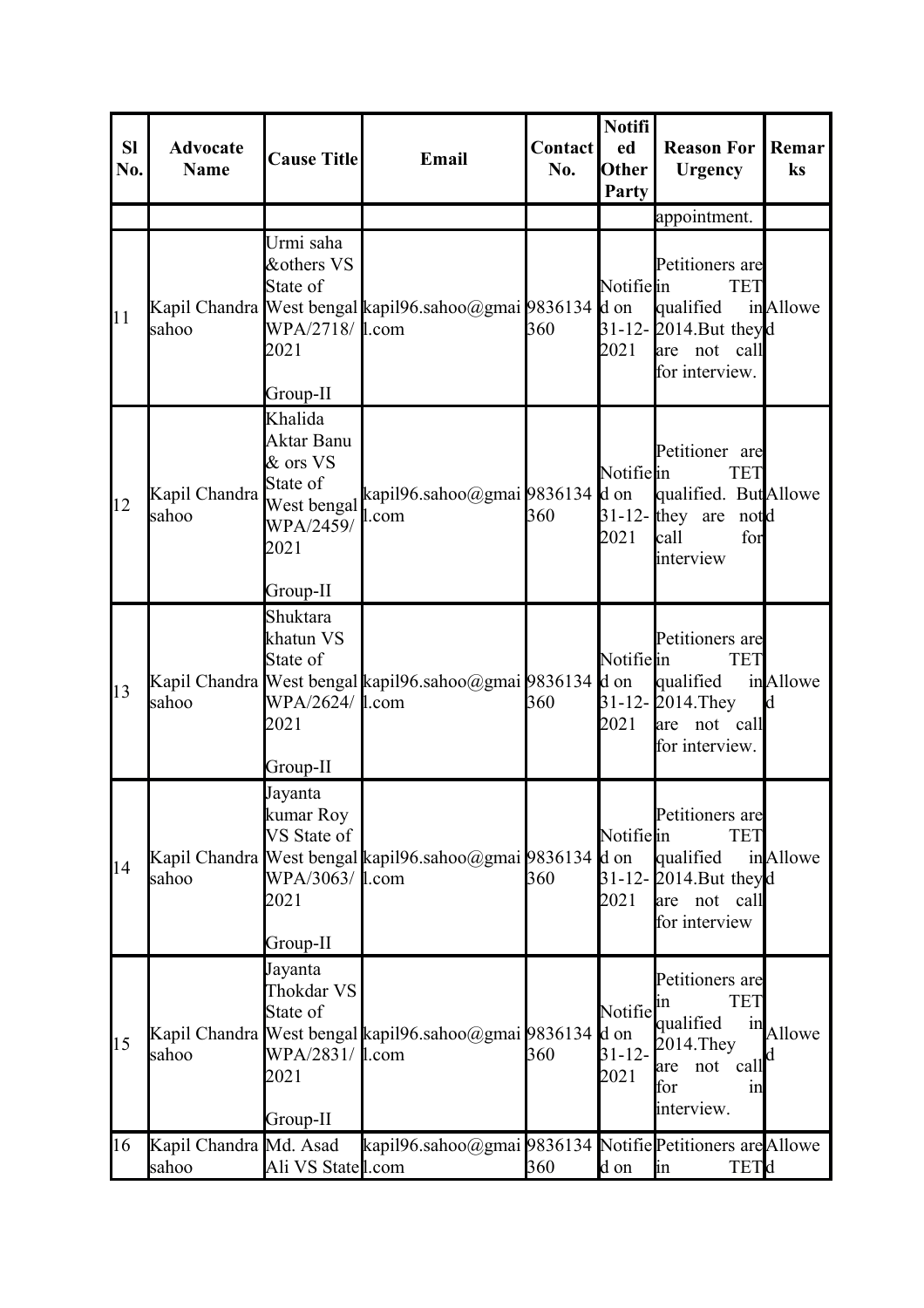| SI<br>No. | <b>Advocate</b><br><b>Name</b> | <b>Cause Title</b>                                                                                     | Email                                                          | <b>Contact</b><br>No. | <b>Notifi</b><br>ed<br>Other<br>Party  | <b>Reason For</b><br><b>Urgency</b>                                                                                                                                                                                                                                                                                                          | Remar<br>ks |
|-----------|--------------------------------|--------------------------------------------------------------------------------------------------------|----------------------------------------------------------------|-----------------------|----------------------------------------|----------------------------------------------------------------------------------------------------------------------------------------------------------------------------------------------------------------------------------------------------------------------------------------------------------------------------------------------|-------------|
|           |                                | of West<br>bengal<br>WPA/2631/<br>2021<br>Group-II                                                     |                                                                |                       | $31 - 12 -$<br>2021                    | qualified<br>in<br>2014.but they<br>not<br>call<br>are<br>for<br>in<br>interview                                                                                                                                                                                                                                                             |             |
| 17        | <b>SAKTI PADA</b><br>JANA      | Prasad<br>Kumar<br>Samanta VS<br>State of<br>West<br>Bengal &<br>Ors.<br>WPA/2994/<br>2021<br>Group-II | saktijana.adv@gmail 9830087<br>com                             | 406                   | Notifie<br>d on<br>$02 - 01 -$<br>2022 | After joining<br>the school on<br>mutual<br>transfer,<br>the<br>petitioner has<br>been illegally<br>transferred by<br>the Chairman<br>of<br>the<br>Primary<br>School<br>Council,<br>although,<br>he<br>is senior most<br>among<br>the<br>teachers. This<br>Hon'ble Court<br>directed<br>to<br>file report and<br>the matter to<br>be listed. | Allowe      |
| 18        | <b>JANA</b>                    | VS State of Lcom<br>West<br>Bengal<br>WPA/17004<br>/2021<br>Group-II                                   | SAKTI PADA Ritika Singh saktijana.adv@gmail 9830087 Notifie As | 406                   | d on<br>2022                           | per<br>judgement ofd<br>02-01-this Hon'ble<br>the<br>Court,<br>petitioner<br>is<br>entitled to get<br>six marks for<br>attempting the<br>question<br>whose<br>all<br>answer<br>options<br>were<br>wrong.<br>Recently,<br>a<br>notice<br>has<br>been<br>published by<br>inviting those                                                        | the Allowe  |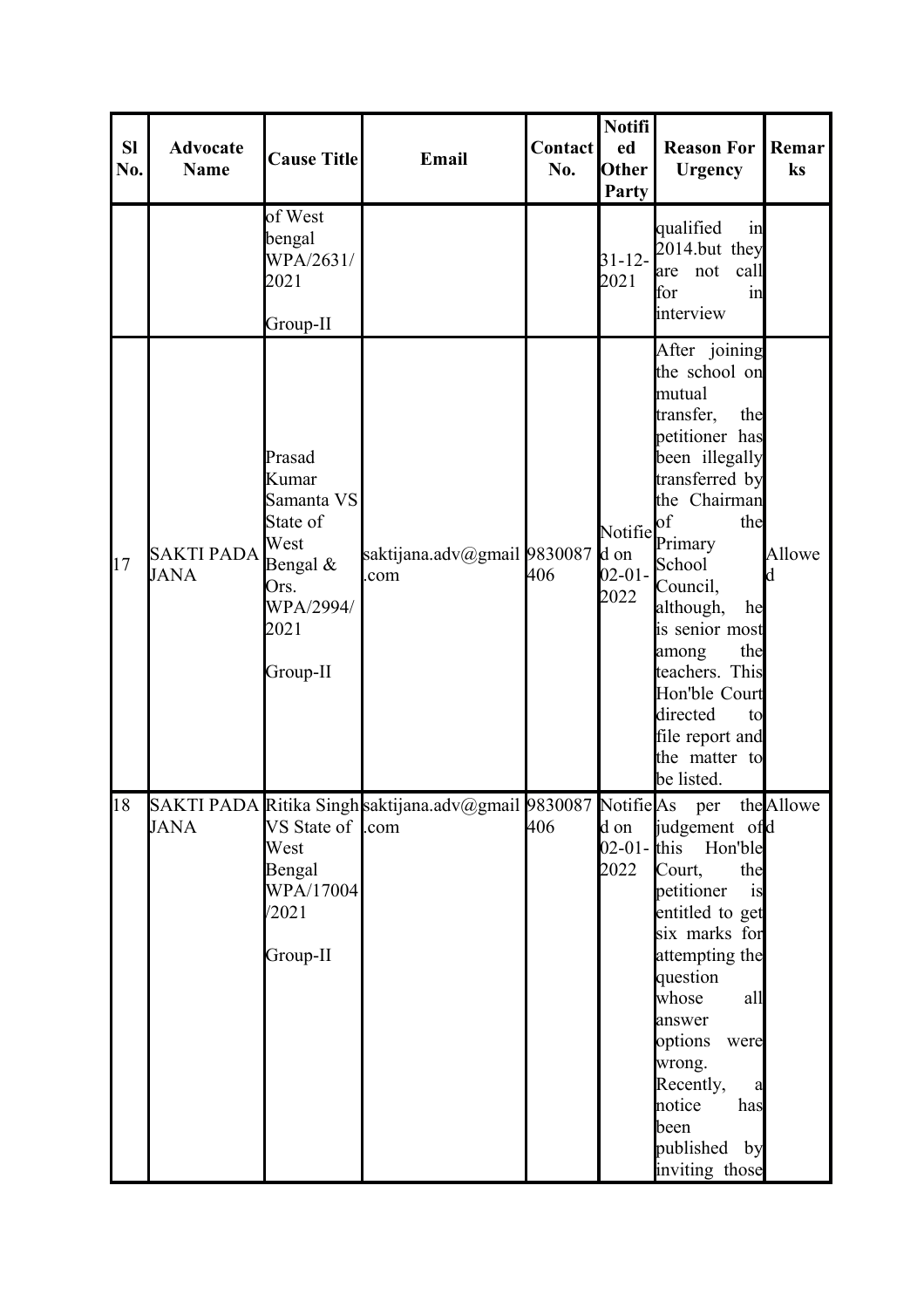| <b>SI</b><br>No. | <b>Advocate</b><br><b>Name</b> | <b>Cause Title</b>                                                                  | Email                                         | <b>Contact</b><br>No. | <b>Notifi</b><br>ed<br>Other<br>Party  | <b>Reason For</b><br><b>Urgency</b>                                                                                                                                                                                                                                                                                                                                                                                                                                             | Remar<br>ks |
|------------------|--------------------------------|-------------------------------------------------------------------------------------|-----------------------------------------------|-----------------------|----------------------------------------|---------------------------------------------------------------------------------------------------------------------------------------------------------------------------------------------------------------------------------------------------------------------------------------------------------------------------------------------------------------------------------------------------------------------------------------------------------------------------------|-------------|
|                  |                                |                                                                                     |                                               |                       |                                        | candidates<br>to<br>submit<br>all<br>documents for<br>recruitment of<br>primary<br>teacher<br>who<br>obtained<br>from<br>order<br>this<br>Hon'ble<br>Court in this<br>regard.                                                                                                                                                                                                                                                                                                   |             |
| 19               | <b>SAKTI PADA</b><br>JANA      | Mamata<br>Thokdar VS<br>State of<br>West<br>Bengal<br>WP/17150/2<br>021<br>Group-II | saktijana.adv@gmail9830087<br>com             | 406                   | Notifie<br>d on<br>$02 - 01 -$<br>2022 | As per<br>the<br>judgement of<br>this<br>Hon'ble<br>Court,<br>the<br>petitioner<br>is<br>entitled to get<br>six marks for<br>attempting the<br>question<br>whose<br>all<br>answer<br>options<br>were<br>wrong.<br>Recently,<br>a<br>notice<br>has<br>been<br>published<br>by<br>inviting those<br>candidates<br>to<br>submit<br>all<br>documents for<br>recruitment of<br>primary<br>teacher<br>who<br>obtained<br>order<br>from<br>Hon'ble<br>this<br>Court in this<br>regard. | Allowe      |
| 24               | Priyakshi<br>Banerjee          | Ajfar Ali<br>West<br>Bengal and<br>Ors                                              | priyakshibanerjee68<br>VS State of @gmail.com | 9831724<br>361        | Not<br>Notifie for                     | Mentioning<br>Non-d<br>Prosecution                                                                                                                                                                                                                                                                                                                                                                                                                                              | Allowe      |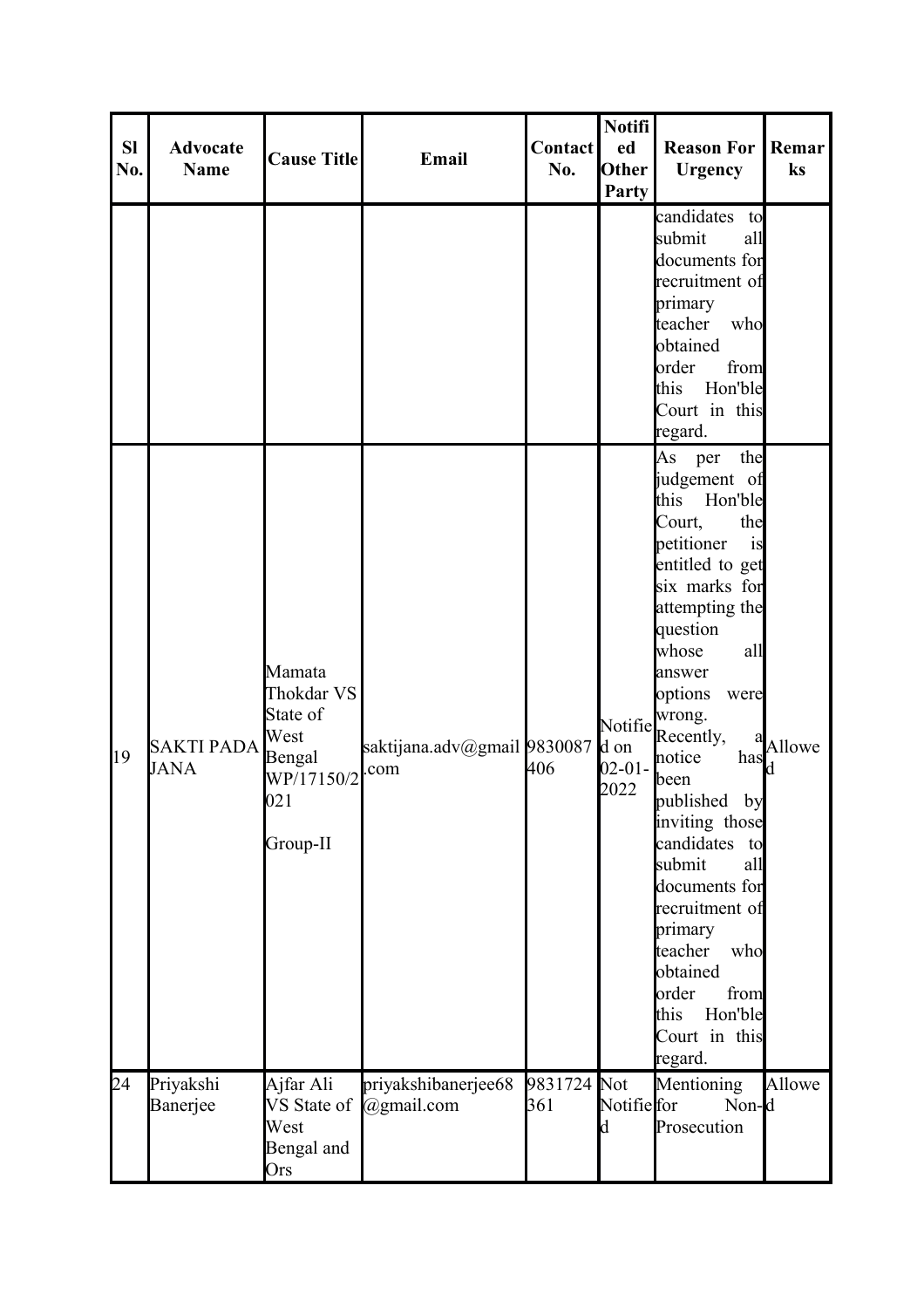| <b>SI</b><br>No. | <b>Advocate</b><br><b>Name</b> | <b>Cause Title</b>                                                                                                                                                               | Email                                           | <b>Contact</b><br>No. | <b>Notifi</b><br>ed<br>Other<br>Party | <b>Reason For</b><br><b>Urgency</b>                                                                                                                                                                                                                                                                                                                                                      | Remar<br>ks |
|------------------|--------------------------------|----------------------------------------------------------------------------------------------------------------------------------------------------------------------------------|-------------------------------------------------|-----------------------|---------------------------------------|------------------------------------------------------------------------------------------------------------------------------------------------------------------------------------------------------------------------------------------------------------------------------------------------------------------------------------------------------------------------------------------|-------------|
|                  |                                | WPA/20185<br>/2021<br>Group-II                                                                                                                                                   |                                                 |                       |                                       |                                                                                                                                                                                                                                                                                                                                                                                          |             |
| 35               | Debasish<br>Kundu              | Kishor<br>kumar<br>barmon VS<br>The state of<br>West<br>Bengal and<br>ors<br>WPA/6289/<br>2021<br>Group-II                                                                       | debahot365@gmail.c 9088203<br>om                | 041                   | Not                                   | Matter<br>is<br>relating<br>to<br>primary TET.<br>The petitioner<br><b>TET</b><br>1S<br>but<br>qualified<br>could<br>not<br>Notifie submit the on<br>line form for<br>interview due<br>to<br>internet<br>network<br>unableability<br>at his village<br>area.                                                                                                                             | Allowe      |
| 59               | <b>TARAPADA</b><br>DAS         | Secretary<br>Hasnecha<br>Islamia<br>Siddiqueia<br>Sr.<br>Madrasah<br>Represented<br>by Sk.<br>Rabial<br>Haque VS<br>State of<br>West<br>Bengal<br>WPA/20744<br>/2021<br>Group-II | tarapada609@gmail. 9831920 NotifieUrgent<br>com | 188                   | d on<br>2021                          | Motion<br>17-12-Petitioner has<br>been applied<br>for extension<br>the Managing<br>Committee<br>before<br>the<br>Board<br>of<br>Madrasah on<br>09/12/2021<br>the<br>since<br>order<br>of<br>appointment<br>of<br>Administrator<br>was set aside,<br>the<br>thus<br>present<br>committee<br>already<br>has<br>expired<br>on<br>28/12/2021<br>when<br>the<br>Board<br>has<br>been extended | Allowe<br>d |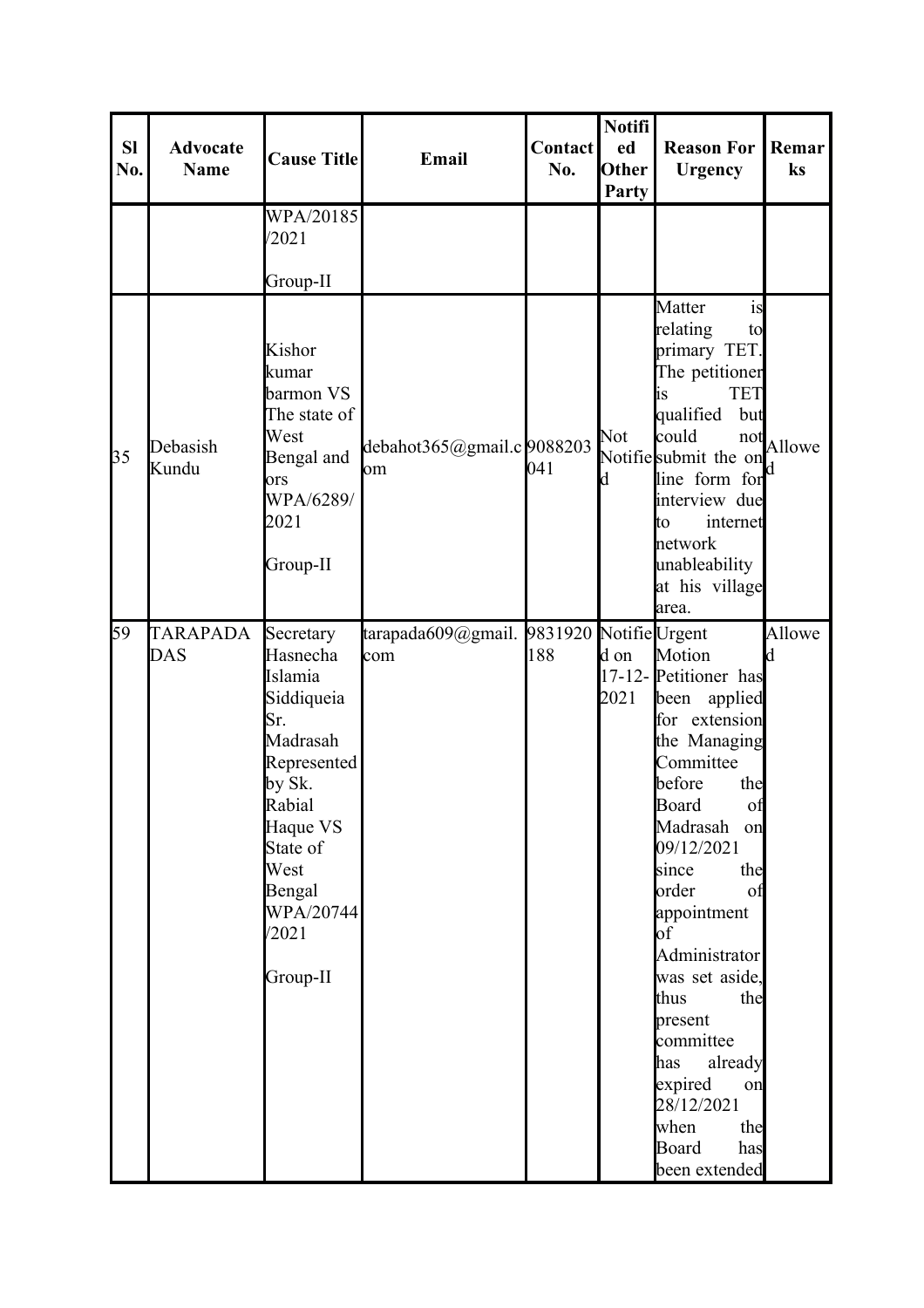| <b>SI</b><br>No. | <b>Advocate</b><br>Name      | <b>Cause Title</b>                                                                            | Email                            | <b>Contact</b><br>No. | <b>Notifi</b><br>ed<br>Other<br>Party | <b>Reason For</b><br><b>Urgency</b>                                                                                                                                                                                                                                                                                                                                                                                                                                                                                                                            | Remar<br>ks           |
|------------------|------------------------------|-----------------------------------------------------------------------------------------------|----------------------------------|-----------------------|---------------------------------------|----------------------------------------------------------------------------------------------------------------------------------------------------------------------------------------------------------------------------------------------------------------------------------------------------------------------------------------------------------------------------------------------------------------------------------------------------------------------------------------------------------------------------------------------------------------|-----------------------|
|                  |                              |                                                                                               |                                  |                       |                                       | the Managing<br>Committee of<br>other<br>Madrsah<br>till<br>30/06/2022,<br>thus,<br>this<br>urgency in the<br>matter may be<br>taken up by<br>tomorrow<br>or<br>any other day;                                                                                                                                                                                                                                                                                                                                                                                 |                       |
| 60               | <b>GOPA</b><br><b>BISWAS</b> | Kazi<br>Mofijul<br>Islam & ors.<br>VS State of<br>W.B. & ors.<br>WPA/229/2<br>021<br>Group-II | advocategopabiswas<br>@gmail.com | 8927555 Not<br>666    | d                                     | Matter<br>Notifie regarding<br>primary<br>selection<br>process.Petiti<br>have<br>oners<br>approch court<br>before<br>6th<br>January, 2021<br>and<br>as<br>per<br>order<br>of<br>division<br>bench<br>petitioners<br>should<br>case<br>consider. The<br>petitioners are<br>entitle to get<br>order<br>from<br>single<br>bench<br>same<br>as<br>footing<br>candidates get<br>benefit.<br>Petitioners are<br>also entitle to<br>approch in the<br>portal. There<br>is urgency as<br>the last date<br>submit<br>to<br>griviances is<br>5.1.2022.<br>Kindly<br>take | <i>is</i> Allowe<br>d |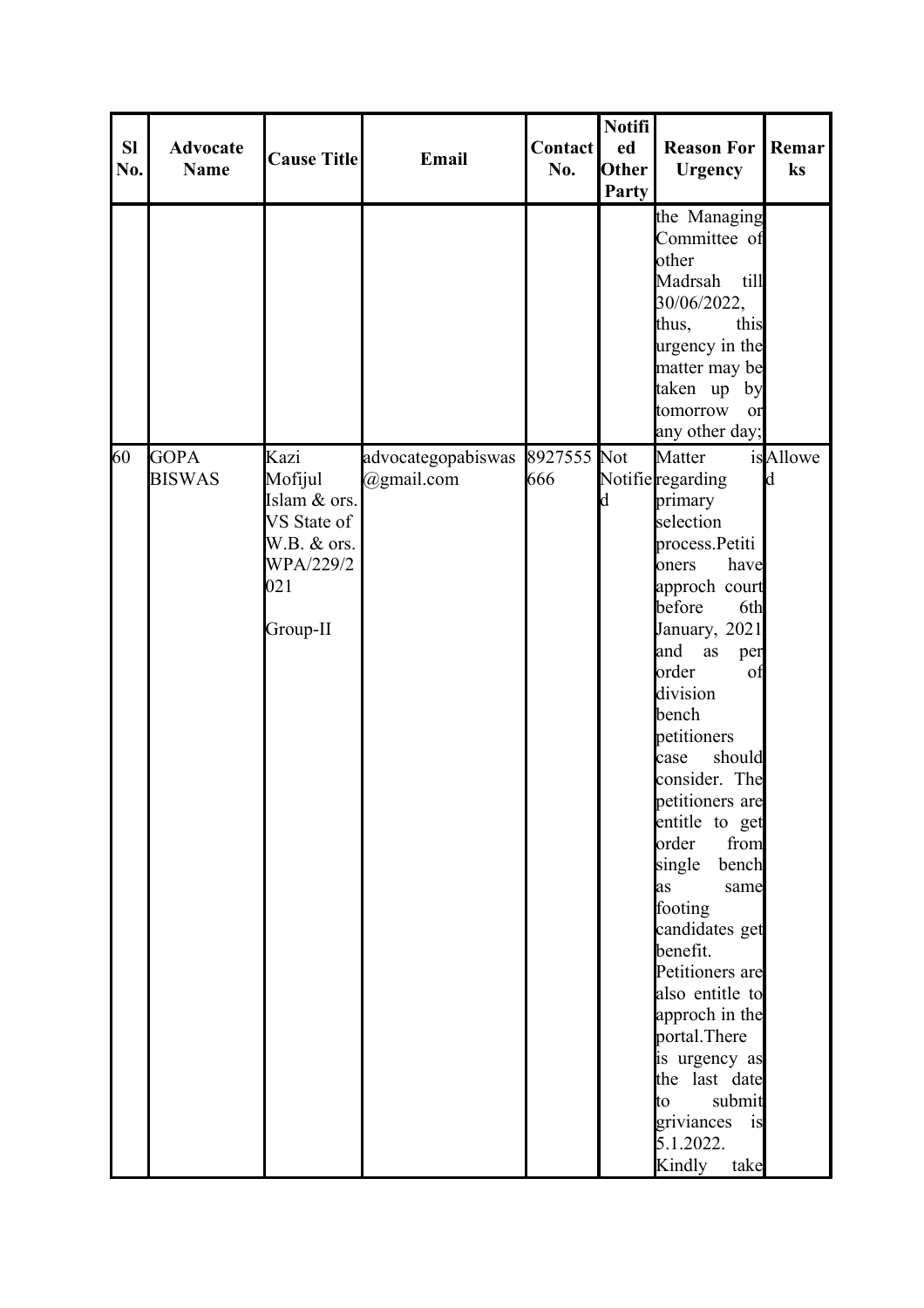| <b>SI</b><br>No. | <b>Advocate</b><br><b>Name</b> | <b>Cause Title</b>                                                                               | Email                                    | <b>Contact</b><br>No. | <b>Notifi</b><br>ed<br>Other<br><b>Party</b> | <b>Reason For</b><br><b>Urgency</b>                                                                                                                                                                                                                                                                                                                                                                                                                                                                                                                                                                             | Remar<br>ks |
|------------------|--------------------------------|--------------------------------------------------------------------------------------------------|------------------------------------------|-----------------------|----------------------------------------------|-----------------------------------------------------------------------------------------------------------------------------------------------------------------------------------------------------------------------------------------------------------------------------------------------------------------------------------------------------------------------------------------------------------------------------------------------------------------------------------------------------------------------------------------------------------------------------------------------------------------|-------------|
|                  |                                |                                                                                                  |                                          |                       |                                              | up the matter<br>soon<br>as<br>as<br>possible.                                                                                                                                                                                                                                                                                                                                                                                                                                                                                                                                                                  |             |
| 61               | <b>GOPA</b><br><b>BISWAS</b>   | Satyajit Das<br>Thakur &<br>ors. VS<br>State of<br>W.B. & Ors.<br>WPA/11433<br>/2020<br>Group-II | advocategopabiswas 8927555<br>@gmail.com | 666                   | Not<br>Notifie order                         | Matter<br>is<br>regarding<br>primary<br>selection<br>process.Petiti<br>have<br>oners<br>approch court<br>before<br>6th<br>January, 2021<br>and<br>as<br>per<br>order<br>of<br>division<br>bench<br>petitioners<br>should<br>case<br>consider. The<br>petitioners are<br>entitle to get Allowe<br>from<br>bench<br>single<br>as<br>same<br>footing<br>candidates get<br>benefit.<br>Petitioners are<br>also entitle to<br>approch in the<br>portal. There<br>is urgency as<br>the last date<br>submit<br>to<br>griviances<br>1S<br>5.1.2022.<br>Kindly<br>take<br>up the matter<br>soon<br>as<br>as<br>possible. |             |
| 62               | <b>GOPA</b><br><b>BISWAS</b>   | Masidul<br>Hoque VS<br>State of<br>W.B. & Ors.<br>WPA/9926/                                      | advocategopabiswas 8927555<br>@gmail.com | 666                   | Not                                          | The petitioner To be<br>Notifie does not want Mention<br>proceeded<br>to<br>with<br>the<br>matter.                                                                                                                                                                                                                                                                                                                                                                                                                                                                                                              |             |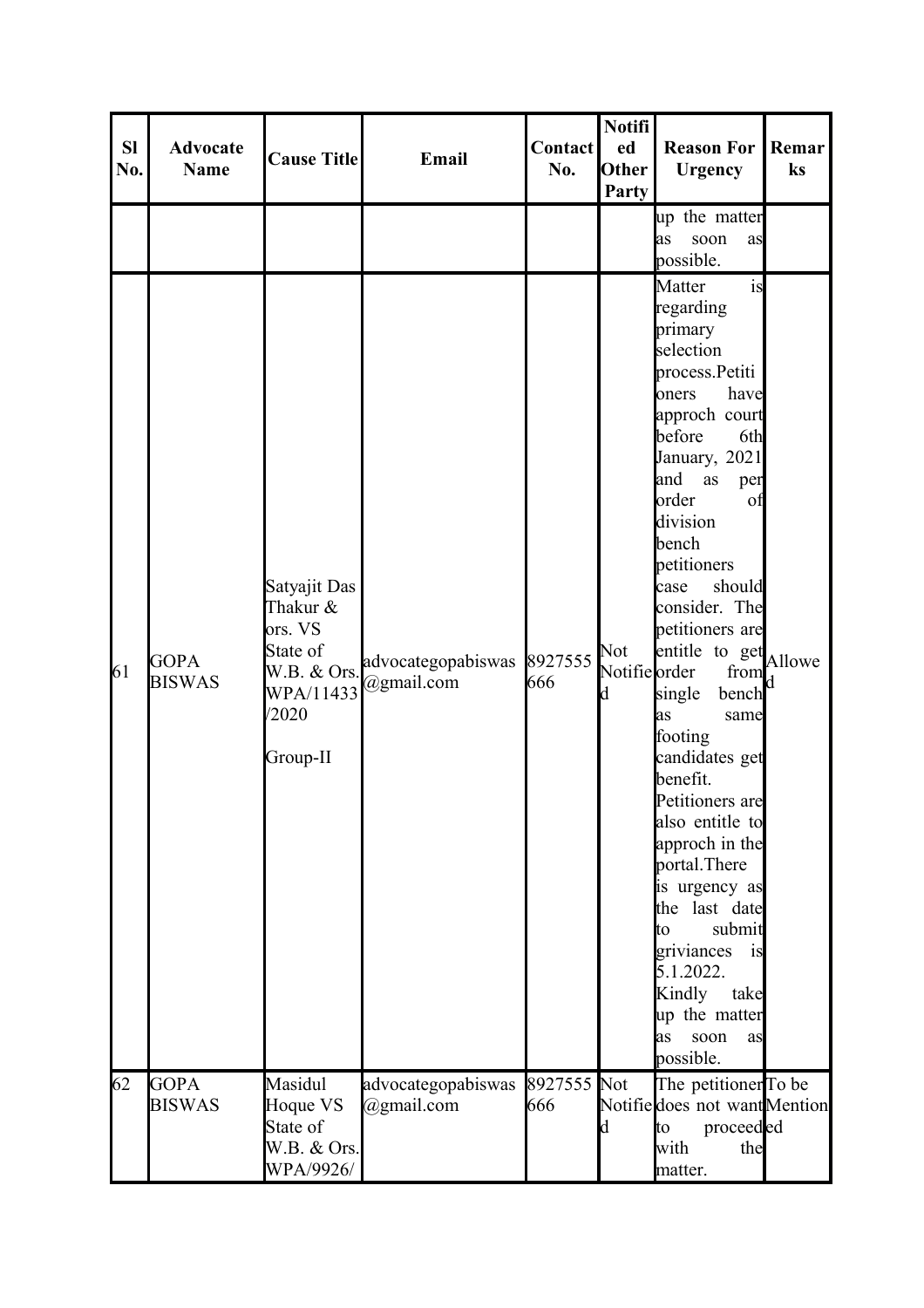| <b>SI</b><br>No. | <b>Advocate</b><br><b>Name</b> | <b>Cause Title</b><br>2021<br>Group-II                                                                    | Email                                                               | <b>Contact</b><br>No. | <b>Notifi</b><br>ed<br>Other<br>Party  | <b>Reason For</b><br><b>Urgency</b><br>Kindly<br>include<br>the<br>matter in the<br>list for non-<br>prosecution as<br>early<br>as                                                                                                                                                                                                                                                                                                                                                                                                                    | Remar<br>ks |
|------------------|--------------------------------|-----------------------------------------------------------------------------------------------------------|---------------------------------------------------------------------|-----------------------|----------------------------------------|-------------------------------------------------------------------------------------------------------------------------------------------------------------------------------------------------------------------------------------------------------------------------------------------------------------------------------------------------------------------------------------------------------------------------------------------------------------------------------------------------------------------------------------------------------|-------------|
| 63               | Goutam Dey                     | Mahenur<br>Khatun<br>&Ors VS<br>Tye state of<br>West<br>Bengal $&$<br>ors<br>WPA/668/2<br>021<br>Group-II | goutam.dey01@gmai9830075<br>l.com                                   | 016                   | Notifie<br>d on<br>$03 - 01 -$<br>2022 | possible.<br>In Pursuant of<br>the<br>orders<br>dated<br>23.12.2021 &<br>24.12.2021<br>passed by this<br>Hon'ble High<br>Court. Many<br>petitioner has<br>received<br>the<br>notification<br>passed by the<br>west Bengal<br>Board<br>of<br>Primary<br>Education.<br>When<br>they<br>to<br>want<br>their<br>putting<br>numbers<br>roll<br>in the portal<br>for grievances<br>regarding<br>marks wrong<br>question<br>They<br>papers.<br>are seen that<br>invalid<br>roll<br>number<br>and<br>today last day<br>for<br>putting<br>their<br>grievances. | Allowe      |
|                  | 63.1 Goutam Dey                | Ors VS The 1.com<br>state of west<br>bengal and<br>ors                                                    | Mihir Das & goutam.dey01@gmai 9830075 Notifie The petitioner Allowe | 016                   | d on<br>02-01- $the$<br>2022           | has<br>receivedd<br>notification<br>from<br>Board.                                                                                                                                                                                                                                                                                                                                                                                                                                                                                                    |             |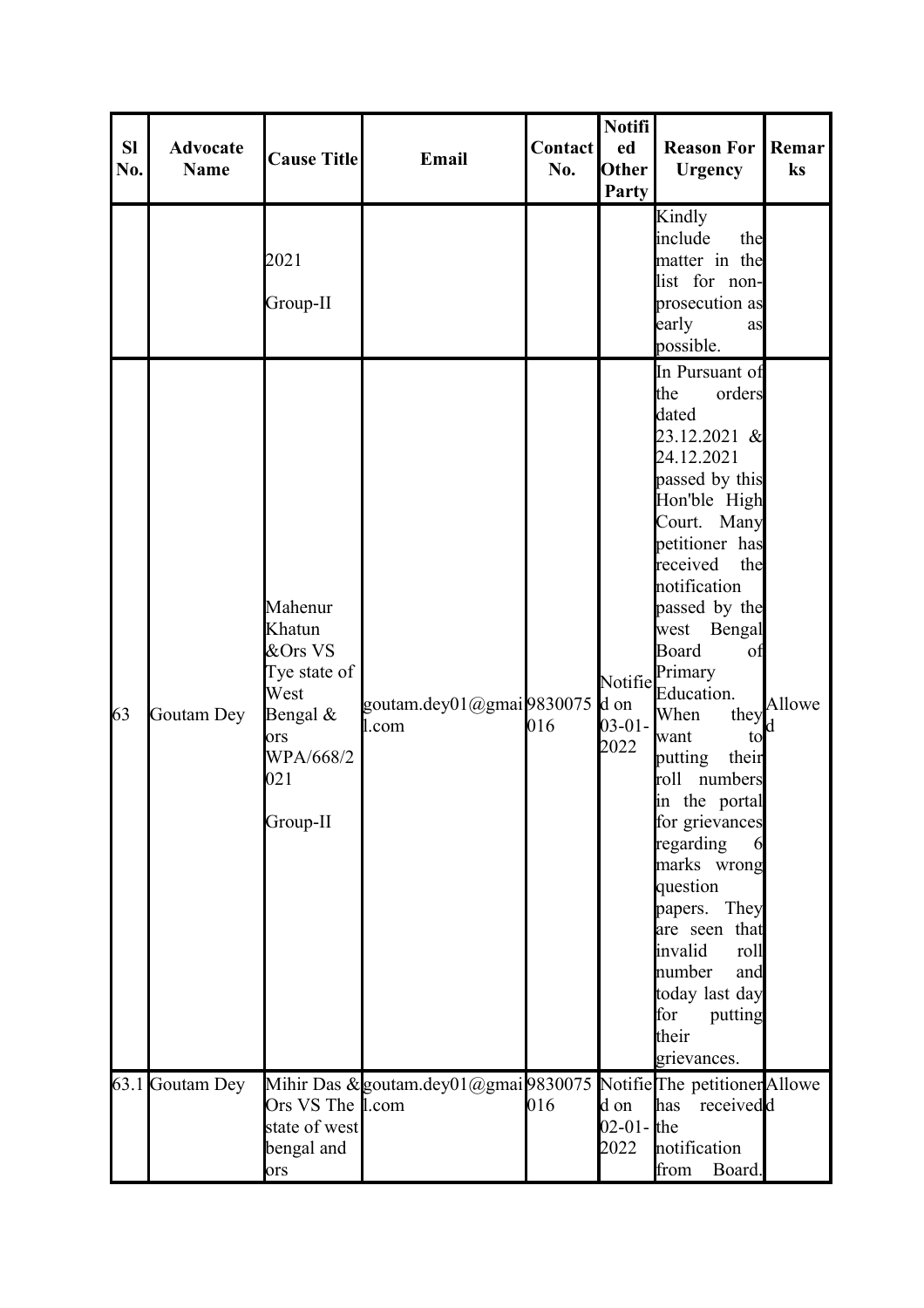| <b>Sl</b><br>No. | <b>Advocate</b><br><b>Name</b>                          | <b>Cause Title</b>                                                                                       | Email                                   | <b>Contact</b><br>No. | <b>Notifi</b><br>ed<br>Other<br>Party | <b>Reason For</b><br><b>Urgency</b>                                                                                                                                                                                                                                                                                                                                                                                                                                                                          | Remar<br>ks     |
|------------------|---------------------------------------------------------|----------------------------------------------------------------------------------------------------------|-----------------------------------------|-----------------------|---------------------------------------|--------------------------------------------------------------------------------------------------------------------------------------------------------------------------------------------------------------------------------------------------------------------------------------------------------------------------------------------------------------------------------------------------------------------------------------------------------------------------------------------------------------|-----------------|
|                  |                                                         | WPA/1099/<br>2021<br>Group-II                                                                            |                                         |                       |                                       | When<br>they<br>putting<br>their<br>roll number in<br>the portal for<br>grievance<br>regarding<br>6<br>marks wrong<br>questions they<br>are seen that<br>invalid<br>roll<br>number.<br>Today<br>last<br>date<br>for<br>putting<br>their<br>grievances in<br>this portal.                                                                                                                                                                                                                                     |                 |
| 66               | <b>SUPRIYO</b><br><b>CHATTOPADVS THE</b><br><b>HYAY</b> | <b>UNION OF</b><br><b>INDIA</b><br><b>AND</b><br><b>OTHERS</b><br>WPA/9612/<br>2020<br>CPAN/959/<br>2021 | NITU DEVI schattopadhyay7@g<br>mail.com | 9051357 Not<br>732    | Notifie NEW<br>d                      | <b>THIS</b><br>IS<br><b>CONTEMPT</b><br><b>APPLICATI</b><br>ON.<br><b>THE</b><br><b>PETIITIONE</b><br>R CLAIMED<br><b>FOR</b><br><b>COMPASSIO</b><br><b>NATE</b><br><b>APPOINTME</b><br>NT.<br><b>THE</b><br><b>HON'BLE</b><br><b>COURT</b><br>PASSED AN<br><b>ORDER</b><br><b>DIRECTING</b><br><b>THE</b><br><b>AUTHORIT</b><br>Y TO GIVE<br><b>APPOINTME</b><br>NT.<br><b>THE</b><br><b>ORDER</b><br><b>WAS</b><br><b>COMMUNIC</b><br><b>AED BT NO</b><br>STEP WAS<br><b>TAKEN FOR</b><br><b>APPOINTME</b> | <b>A</b> Allowe |